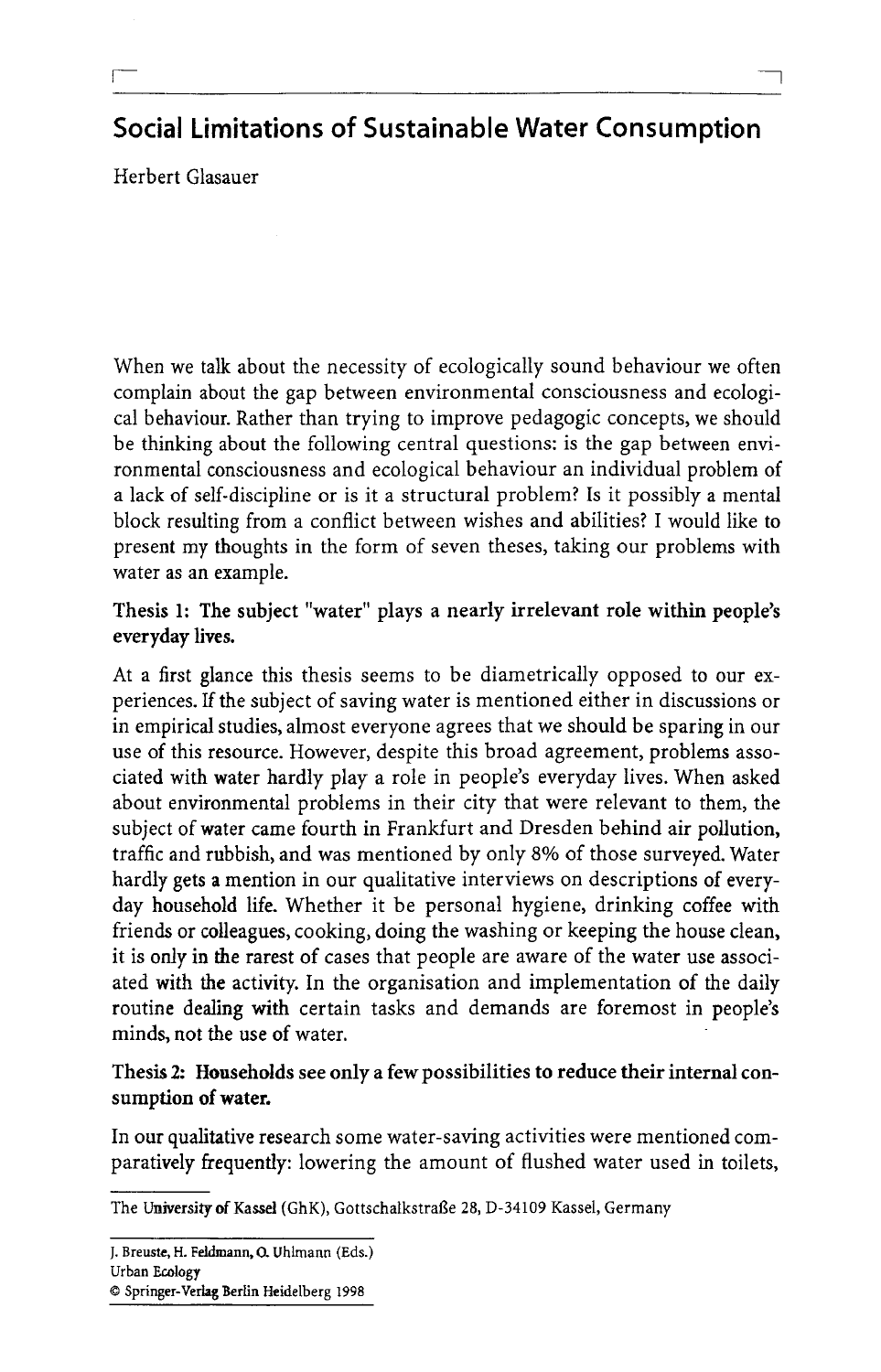purchasing water-saving appliances and the well-loved example of turning-off of the tap while brushing your teeth. Although considered dramatically more difficult, first steps can also be seen in reducing water use in the areas of personal hygiene and the washing of clothes. As soon as a person's various and individual everyday routines are seriously questioned, one can expect hurdles and opposition. Much larger savings in household consumption are due to relatively recent social developments seen in the break up of traditional family structures, the increasing percentage of women with careers, the growing importance of fast food and eating outside the house, the growth in modern, experience-orientated swimming baths etc. Compared to the use of water outside the house, the internal use of water is being increasingly reduced as a result of these changes.

Thesis 3: The development of plans for water-saving consumption have failed largely for reasons of confusing or conflicting central cultural norms at the level of the individual.

Why does one group of people have to take a shower more often than another? Why do they change their outer clothing more frequently than others? Why do some others only feel comfortable in their home if it is thoroughly cleaned every day? The answers we get show ever more clearly that individual standards of cleanliness have very little to do with personal environmental consciousness, but everything to do with other, equally positively thought of norms such as being tidy, clean and well-groomed. The cultural models of cleanliness and smartness, repeated daily and demanding conformity, are the guarantees of integration in society and of social identity. Behavioural conflicts on a personal level are then the result of trying to conform to the opposing norms of cleanliness and tidiness on the one hand and of water saving on the other.

## Thesis 4: A sustainable consumption of water could easily be realised if this goal is encouraged through incentives instead of punishment.

The most usual form of billing for the use of water in a household provides no incentive whatsoever for individuals to be sparing in their use of the resource. Especially in city-typical blocks of rented flats, sparing use by one occupant can be made irrelevant by the excessive use by someone else, while, simultaneously, the excessive use by that person is hardly paid for by that person themselves, as the extra costs are split up among all the occupants.

When additionally looking at the price increases imposed by the amenity bodies, which are justified as a result of lower water use by households while the fixed costs for the utility remain the same, one can see that this causes irritation at the very least.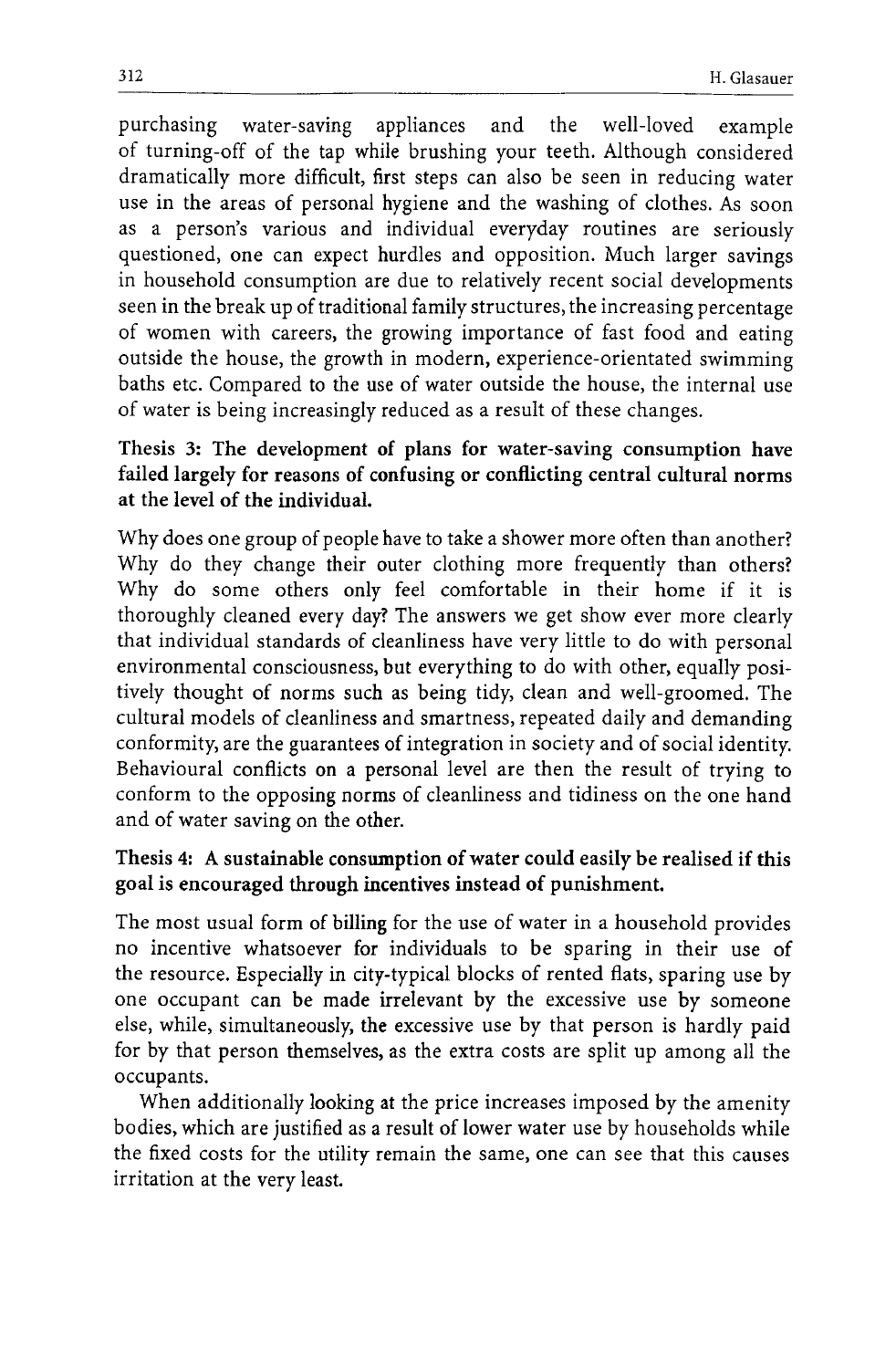Thesis 5: The development of ecological consciousness requires information campaigns by the mass media, but these campaigns also cause irritation because they are partly wrong, incomplete, inconsistent and can also be diametrically opposed to people's perceptions.

The image of water scarcity in people's minds originates from media representations. Parched earth and dried-up springs combined with references to southern Europe and the "Third World" are not suitable to describe our drinking-water problems, which I would like to call water scarcity among abundance. Equally spread through the media is the comprehensive knowledge of the amounts and types of pollution of surface waters and the potential dangers to flora, fauna and human health.

As a direct and personal experience of environmental damage is generally not possible, we hear from the news that a sudden reddening of the waters in the Rhine is a potential danger to our health and not an aesthetic natural spectacle. We read in the newspaper that we should not bathe in our rivers and lakes any more, or as recently, that in some cases it is now "safe" to do so once again.

Media reports on environmental problems are the essential prerequisites for building up the potential for environmental consciousness, but the conflicting expert opinions are creating growing confusion rather than a variety of viewpoints among the public at large.

It is also possible that personal experiences in a household can be in direct disagreement with generally publicised opinions in addition to the conflicts within the media itself. For the inhabitants of Frankfurt, water is almost everywhere in the environment around them, conflicting with the media images of water scarcity. Almost everyone in Frankfurt knows of their river called 'Main', the 'Nidda' and other smaller streams and lakes. Even within the built-up areas they are brought into contact with water in the form of fountains, ponds, water channels etc. The recent floods which reached as far as the historic centre of the city will still be in many people's minds.

Thesis 6: An ecological policy which aims at a sustainable consumption of water has to take note of the diverse vital social meanings of the resource within the everyday life of the people. If not, such a policy will be confronted with disapproval and resistance.

A political viewpoint which only understands water as being an essential natural resource is one which will turn out to be extremely short-sighted and problematic in the long-term. It may indeed be ecologically questionable to use valuable and scarce water of the highest quality simply to wash away human faeces, but it is just as problematic to impose water-saving regulations that completely ignore the variety of culturally orientated meanings that this